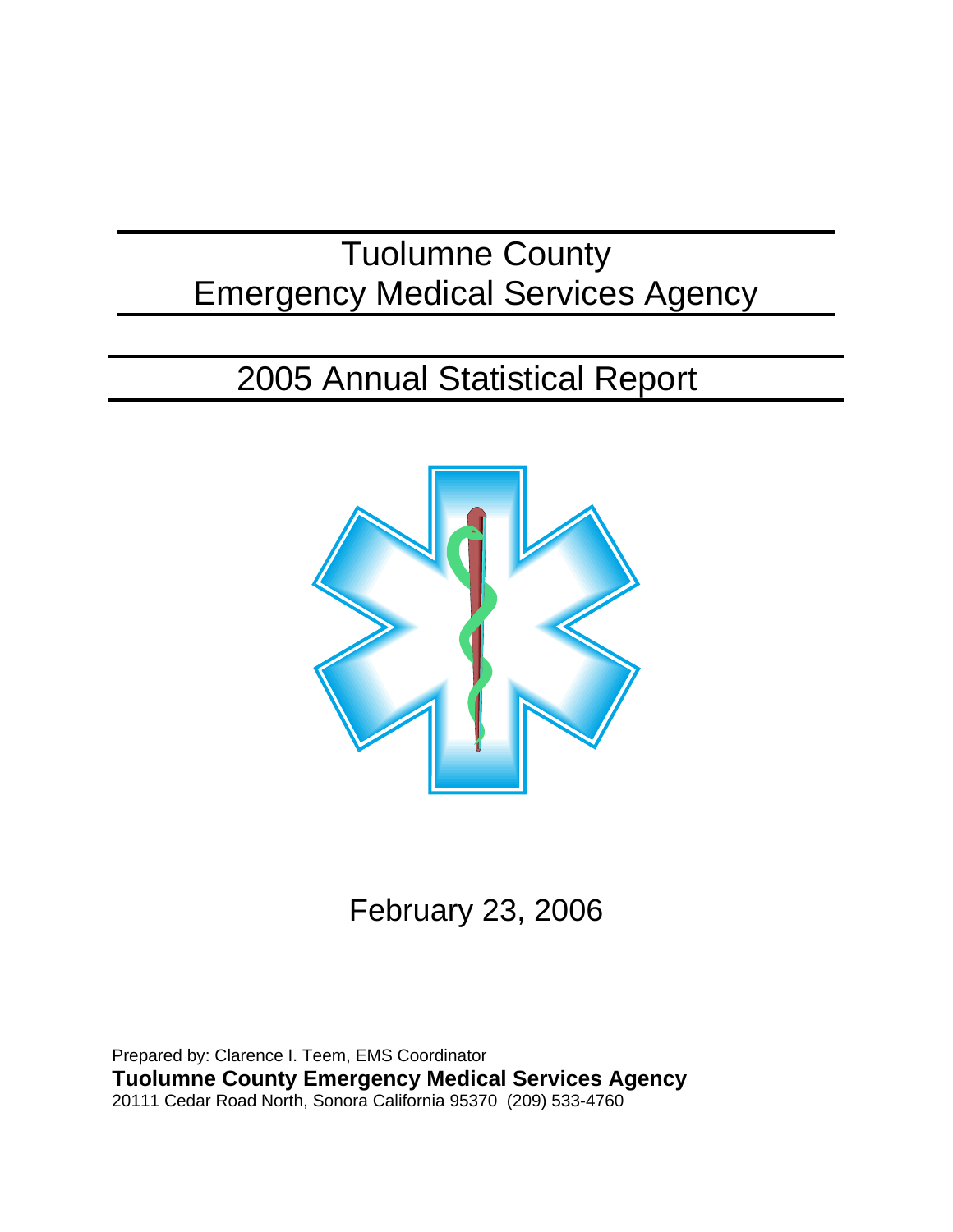## **Table of Contents**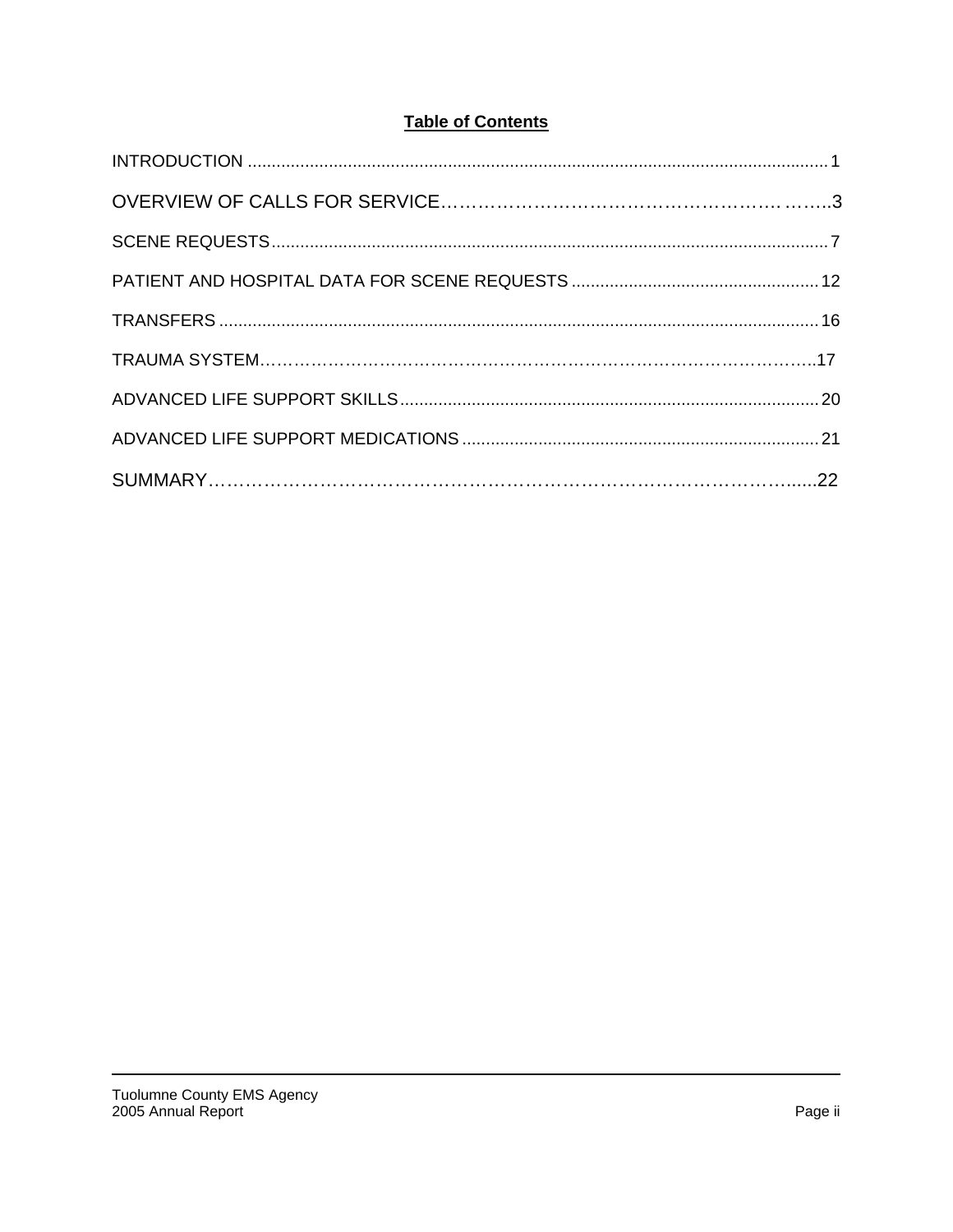#### **INTRODUCTION**

The 2005 Annual Statistical Report compiles and condenses an entire year=s worth of call volume, response time and patient demographic information about the Tuolumne County EMS system for public review. The data included in this report is derived from pre-hospital patient care records (PCRs) completed by Tuolumne County Ambulance personnel and base/receiving logs completed by emergency department personnel from Tuolumne General Hospital and Sonora Regional Medical Center.

Since July 1, 1993, Tuolumne County Ambulance has collected PCR information using the software program EMS DataProJ (formerly the EMS Database System) provided for their use by the Tuolumne County EMS Agency. Once entered in EMS DataProJ, the data is submitted in an electronic format to the EMS agency where the data is imported into a central version of EMS DataProJ. The EMS agency then validates and combines the data submitted by Tuolumne County Ambulance with patient outcome data derived from the base/receiving logs submitted by the two Base Hospitals, Tuolumne General Hospital and Regional Medical Center.

In September 2000, Tuolumne County Ambulance, with the assistance of the EMS agency,  $initialed$  a program for completing PCRs using EMS Outfielder $J$  (a laptop based PCR data entry program developed by CompuCounsel of Sacramento in conjunction with Manteca District Ambulance). EMS OutfielderJ has replaced hand-written PCR forms and billing tickets. EMS OutfielderJ provides immediate data availability for daily quality assurance/quality improvement reviews and imports patient billing information directly into the billing system used by Tuolumne County Ambulance.

The Tuolumne County Emergency Medical Services (EMS) System is comprised of four 9-1-1 answering points including Tuolumne County Sheriff=s Dispatch, City of Sonora Police Department Dispatch, CHP Dispatch and Mariposa County Sheriff=s Dispatch; Ambulance dispatching provided by the Tuolumne County Sheriff=s Dispatch Center. Basic life support (BLS) first response services provided by Tuolumne County Fire Dept., Tuolumne City Fire Dist., Columbia College Fire Dept.; Twain Harte Fire Dist., Columbia Fire Dist., Sonora City Fire Dept., Miwuk-Sugarpine Fire Dist., Tuolumne City Fire Dist., and the Groveland Fire Dist.. Special BLS response services from U.S. Forest Service, County Search and Rescue, Don Pedro Recreation Agency, Dodge Ridge Ski Patrol Advanced life support (ALS) service provided by Tuolumne County Ambulance Service. The Lake Don Pedro area ALS service are provided by Mercy Ambulance in Mariposa County. Air ambulance service is provided by Petroleum Helicopter Inc. (PHI) stationed at Columbia Airport and day-to-day mutual aid by air ambulance service providers from throughout Northern California.

In June of 2003 grant funds were made available to the Tuolumne County EMS Agency for the purpose of purchasing and installing EMSystem™ communication software and related computer hardware for the emergency departments of Tuolumne General Hospital and Sonora Regional Medical Center and the EMS agency office. In early 2004 EMSystem<sup>™</sup> linked Tuolumne County's EMS system with the other ten (10) counties of OES Region IV enabling Tuolumne General Hospital, as the county's Disaster Control Facility, to view real-time emergency department availability when determining patient disbursement during a multicasualty incident (MCI).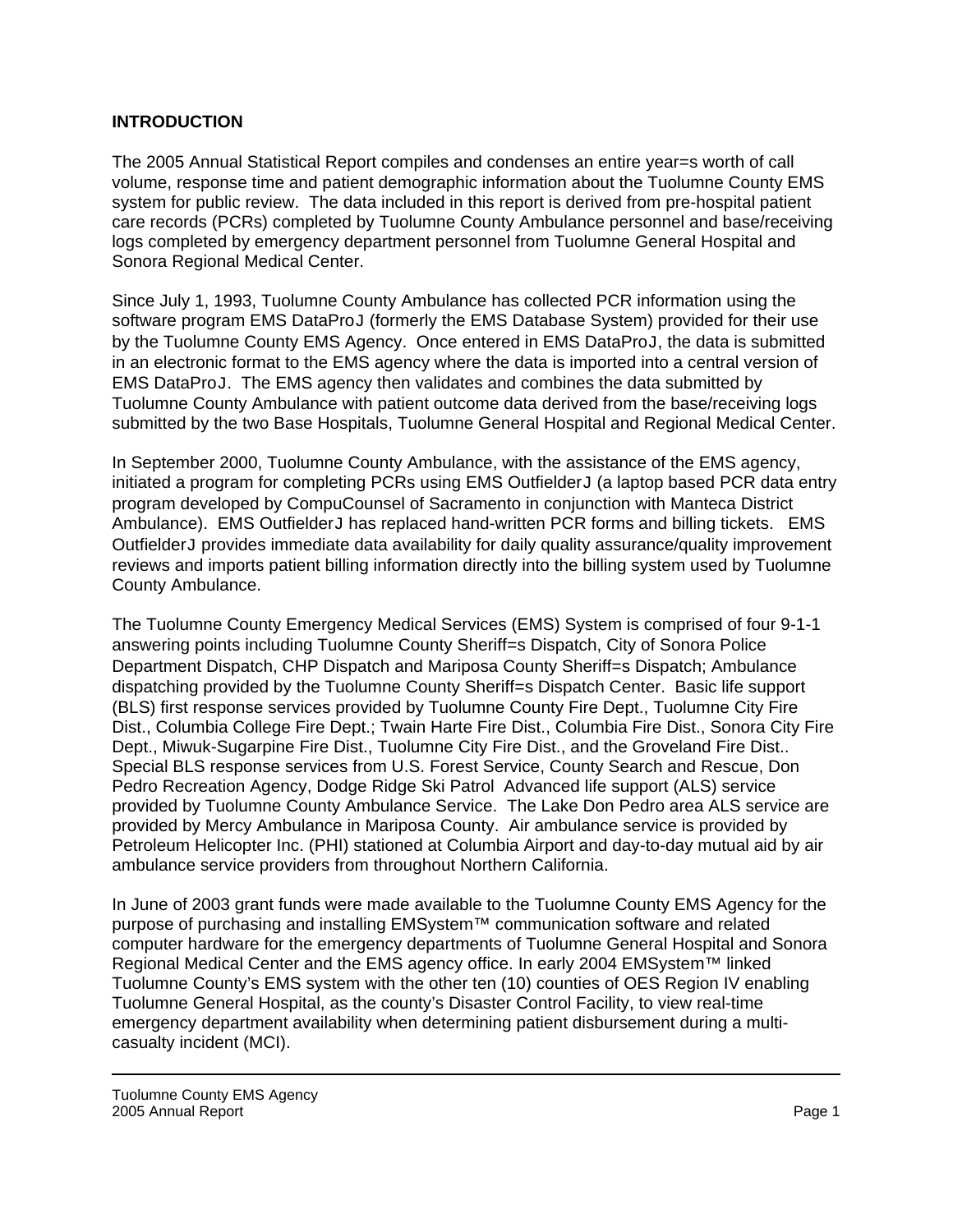In 2004 The Tuolumne County Emergency Medical Services System developed and implemented a Trauma Plan, in conjunction with Memorial Medical Center, Doctors Medical Center of Modesto, Mountain Valley EMS Agency, El Dorado County EMS Agency, Fresno, Kings, Madera EMS Agency, Northern California EMS Agency, Sacramento County EMS Agency, and Santa Barbara County EMS Agency. The Trauma Plan provides a framework that assures that the citizens and visitors of Tuolumne County receive comprehensive prehospital and hospital trauma care. Tuolumne County relies on Trauma Centers throughout Northern California for in hospital trauma care. Air Ambulances are used as the primary means of transportation for patients meeting Tuolumne County's major trauma patient criteria.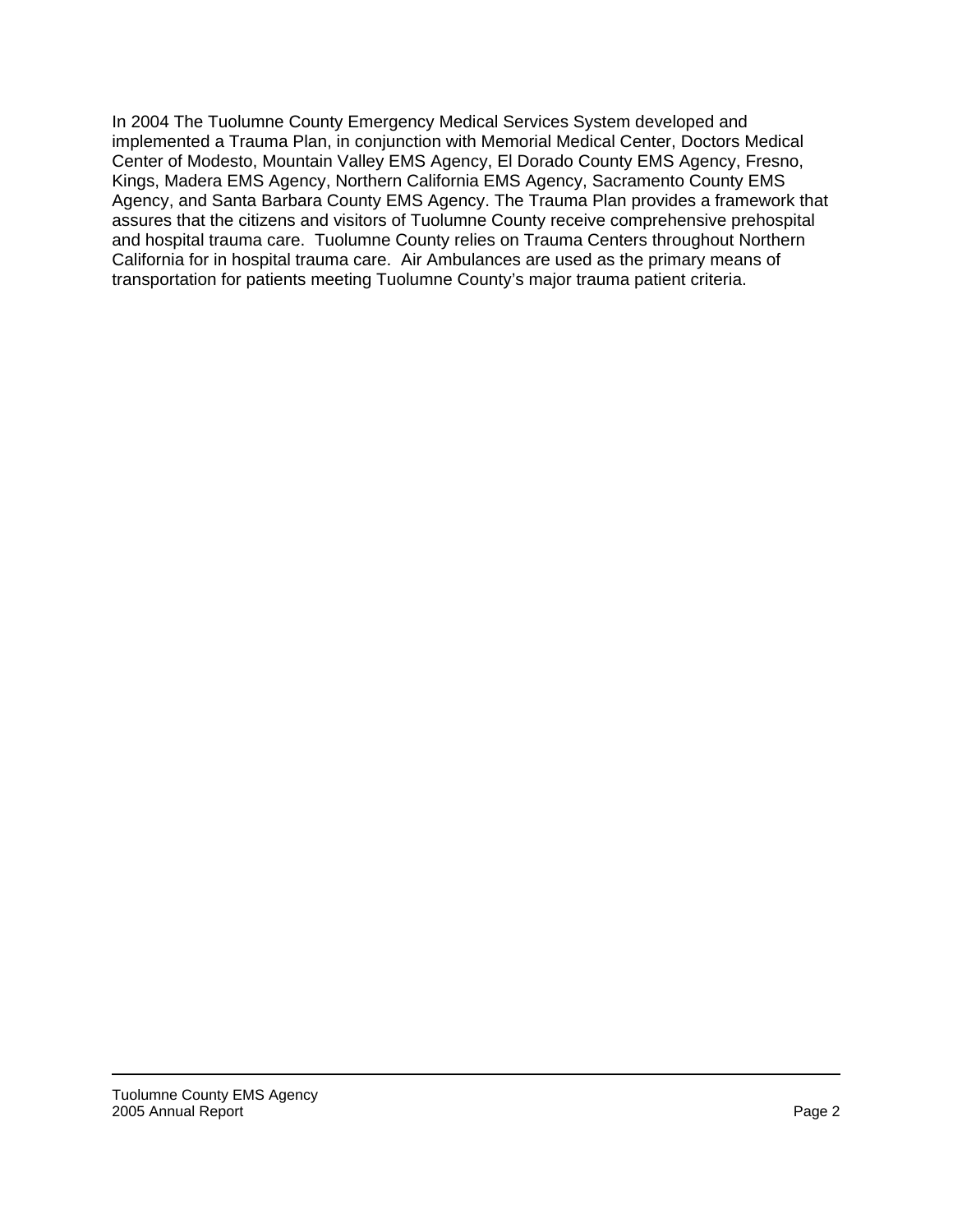#### **OVERVIEW OF CALLS FOR SERVICE**

As illustrated in the graphs below, in 2005 there was a slight decrease in calls for EMS services from 2004, the busiest year on record for emergency medical service (EMS) requests in Tuolumne County. The Tuolumne County EMS system has grown approximately 77% since 1994, the first year with reliable data. Unless otherwise specified EMS requests include both scene and transfer call types.



#### **EMS Requests by Month and Year**

| Year | Jan | Feb | Mar | Apr | May | Jun | Jul | Aug | <b>Sep</b> | Oct | <b>Nov</b> | <b>Dec</b> |
|------|-----|-----|-----|-----|-----|-----|-----|-----|------------|-----|------------|------------|
| 2001 | 383 | 355 | 358 | 357 | 330 | 377 | 396 | 379 | 366        | 354 | 308        | 382        |
| 2002 | 383 | 327 | 407 | 344 | 370 | 330 | 426 | 436 | 354        | 352 | 326        | 330        |
| 2003 | 390 | 318 | 380 | 363 | 325 | 368 | 442 | 381 | 383        | 393 | 403        | 421        |
| 2004 | 392 | 397 | 385 | 337 | 391 | 376 | 453 | 425 | 390        | 389 | 376        | 469        |
| 2005 | 363 | 369 | 399 | 354 | 414 | 389 | 467 | 414 | 365        | 377 | 355        | 379        |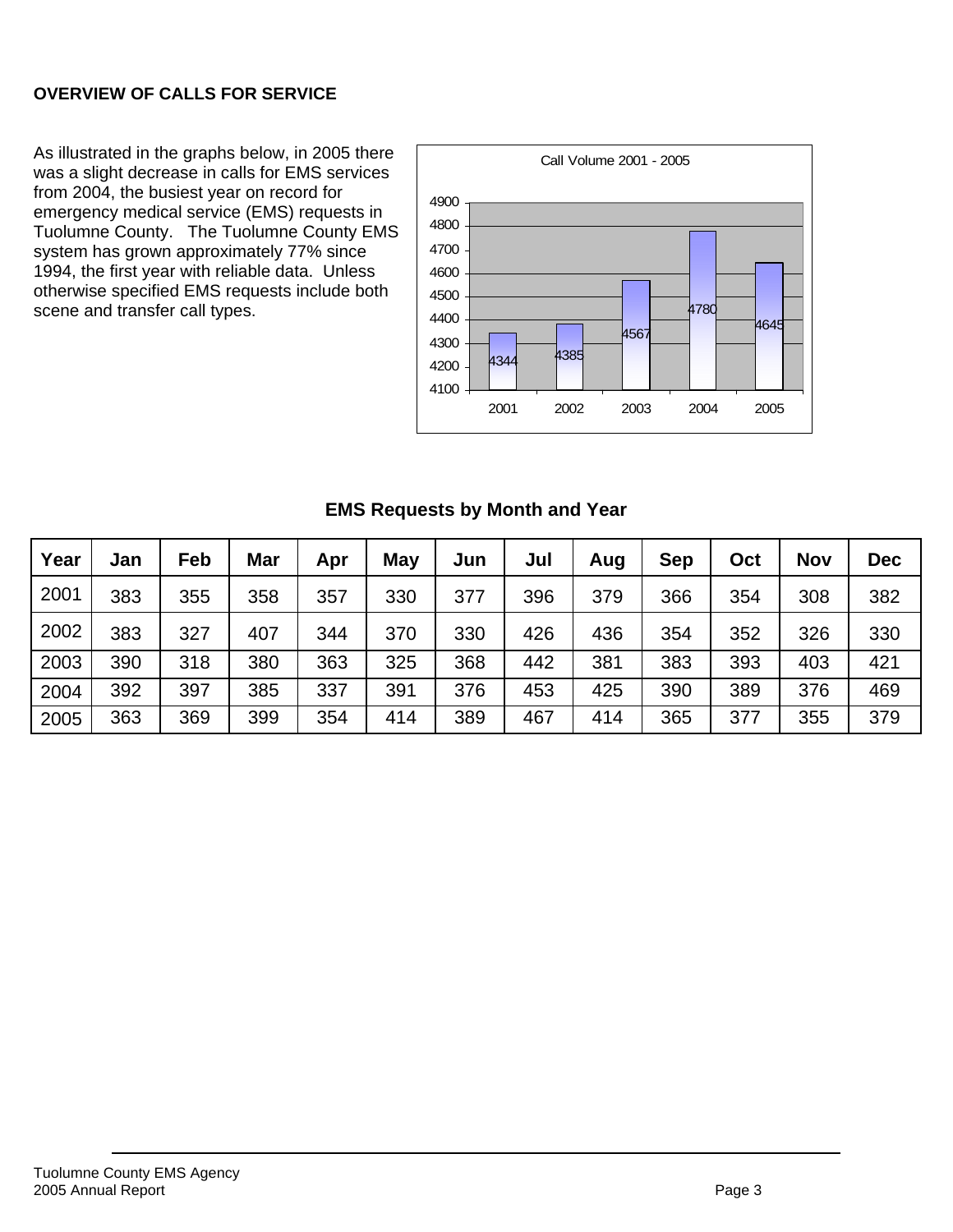| 2005      |          |  |  |
|-----------|----------|--|--|
| Month     | Requests |  |  |
| January   | 363      |  |  |
| February  | 369      |  |  |
| March     | 399      |  |  |
| April     | 354      |  |  |
| May       | 414      |  |  |
| June      | 389      |  |  |
| July      | 467      |  |  |
| August    | 414      |  |  |
| September | 365      |  |  |
| October   | 377      |  |  |
| November  | 355      |  |  |
| December  | 379      |  |  |

**Call Volume 2005 by Month**



As illustrated below Medics 10 and 11, responded to the majority of all EMS requests. The Sonora area has a call volume rate, more than three times greater than any other area of the County.

| <b>EMS Requests by Medic Unit</b> |                 |                      |  |  |
|-----------------------------------|-----------------|----------------------|--|--|
| Unit                              | <b>Requests</b> | Unit<br>Location     |  |  |
| Medic 10                          | 1548            | Sonora               |  |  |
| Medic 11                          | 1408            | Sonora               |  |  |
| Medic 12                          | 305             | Soulsbyville         |  |  |
| Medic 13                          | 19              | Flexibly<br>Deployed |  |  |
| Medic 14                          | 3               | Flexibly<br>Deployed |  |  |
| Medic 20                          | 1041            | Soulsbyville         |  |  |
| Medic 41                          | 300             | Groveland            |  |  |
| Unit ID not<br>entered            | 21              | Unknown              |  |  |

**Call Volume 2005 by Unit** 

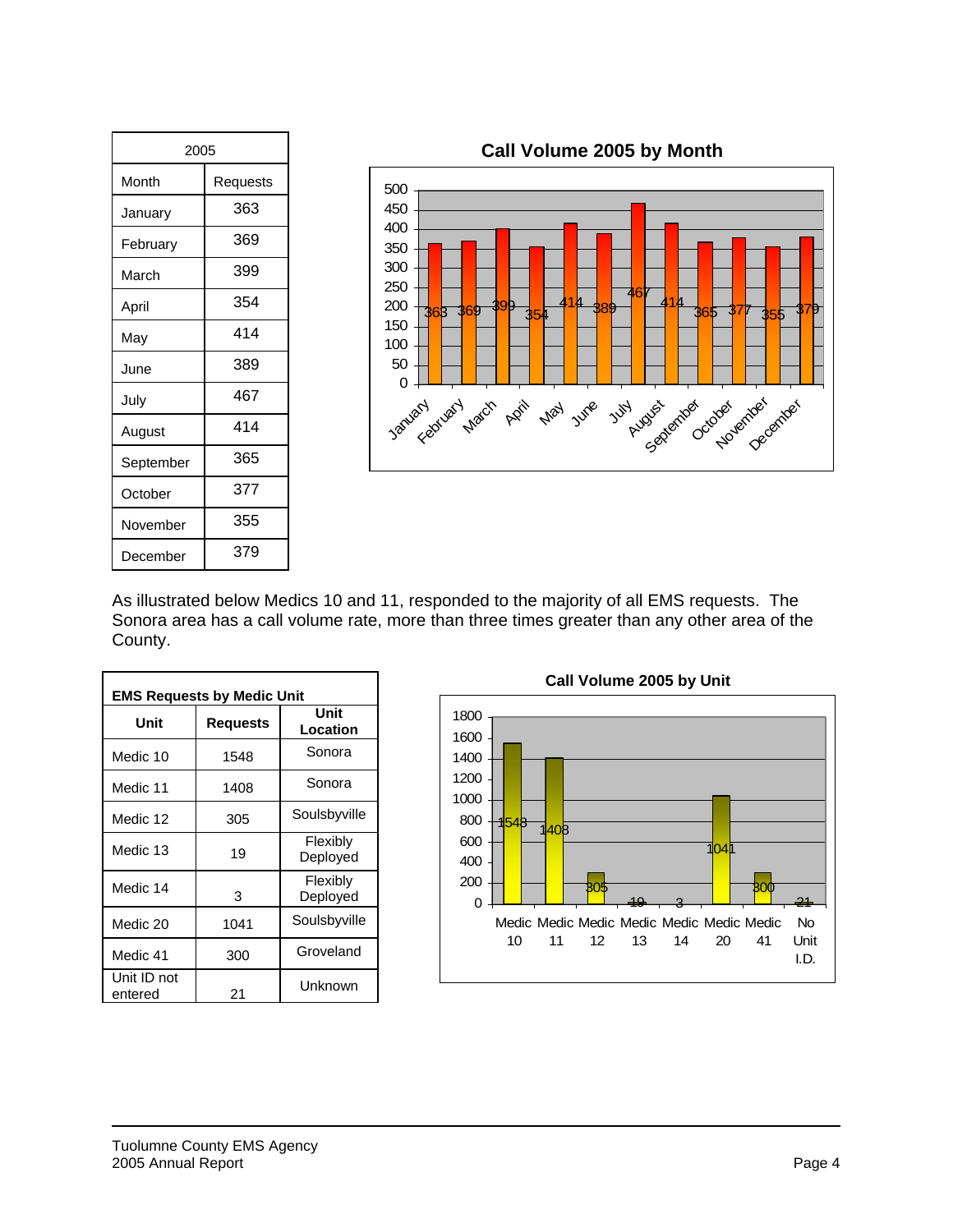#### **Call Volume 2005 by Days of the Week**

A breakdown of requests by day and time of day shows that call volume is fairly consistent during the week with the hours of 8 a.m. to 5 p.m. being the busiest hours of service, as illustrated by the graphs on the two following pages.

The chart below illustrates that Saturday is the busiest day of the week, followed by Friday and Thursday. The chart also shows that Sunday is the slowest day followed closely by Wednesday.

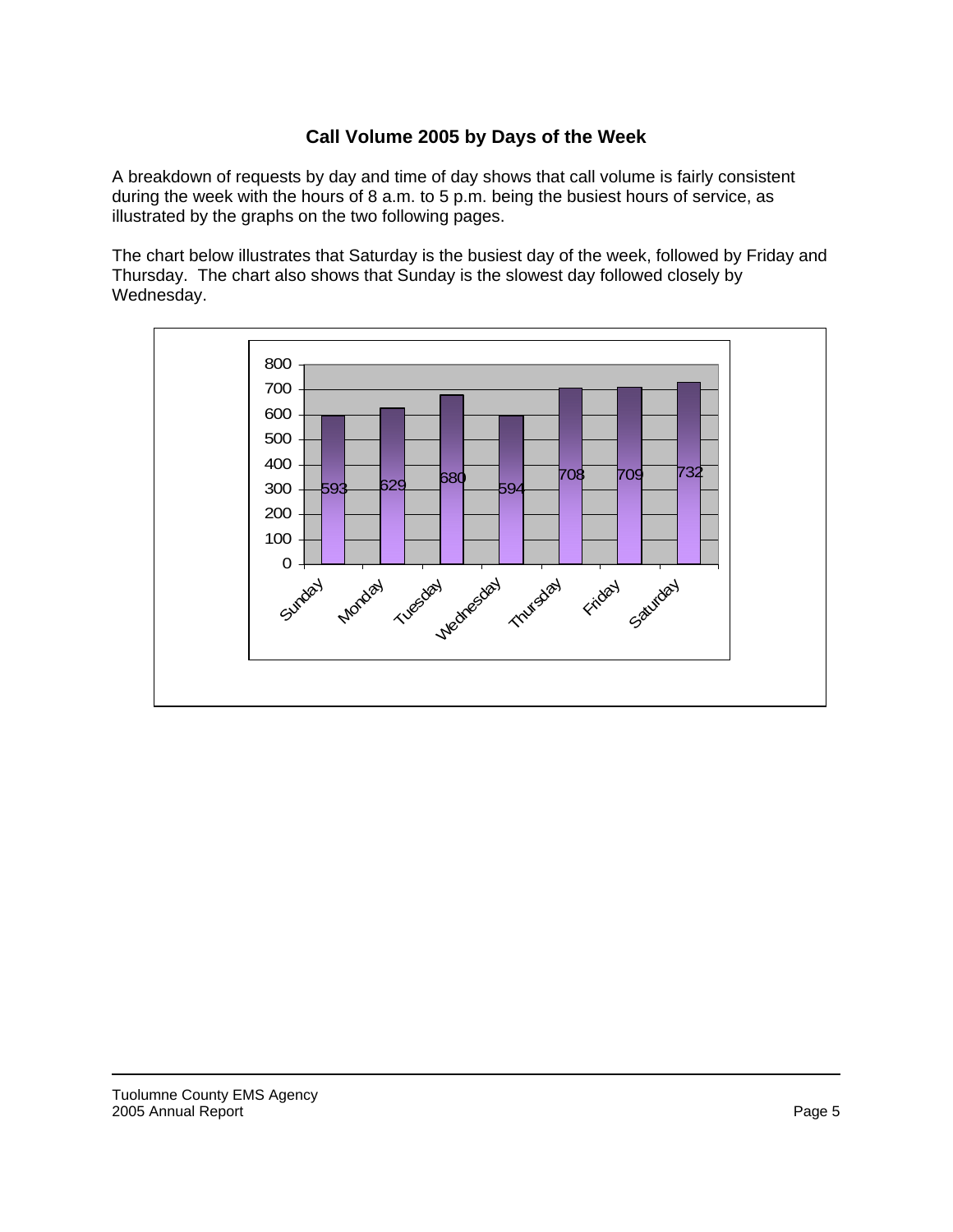| Hour of Day | <b>Requests</b> | $%$ of<br><b>Requests</b> | Hour of Day | <b>Requests</b> | $%$ of<br><b>Requests</b> |
|-------------|-----------------|---------------------------|-------------|-----------------|---------------------------|
| 00:00-00:59 | 100             | 2%                        | 12:00-12:59 | 286             | 7%                        |
| 01:00-01:59 | 91              | 2%                        | 13:00-13:59 | 270             | 7%                        |
| 02:00-02:59 | 80              | 2%                        | 14:00-14:59 | 239             | 6%                        |
| 03:00-03:59 | 75              | 2%                        | 15:00-15:59 | 259             | 6%                        |
| 04:00-04:59 | 64              | 2%                        | 16:00-16:59 | 207             | 5%                        |
| 05:00-05:59 | 61              | 1%                        | 17:00-16:59 | 234             | 6%                        |
| 06:00-06:59 | 88              | 2%                        | 18:00-18:59 | 212             | 5%                        |
| 07:00-07:59 | 114             | 3%                        | 19:00-19:59 | 167             | 4%                        |
| 08:00-08:59 | 207             | 5%                        | 20:00-20:59 | 206             | 5%                        |
| 09:00-09:59 | 242             | 6%                        | 21:00-21:59 | 158             | 4%                        |
| 10:00-10:59 | 241             | 6%                        | 22:00-22:59 | 146             | 4%                        |
| 11:00-11:59 | 277             | 7%                        | 23:00-23:59 | 109             | 3%                        |

#### **Call Volume 2005 by Hour of the Day**

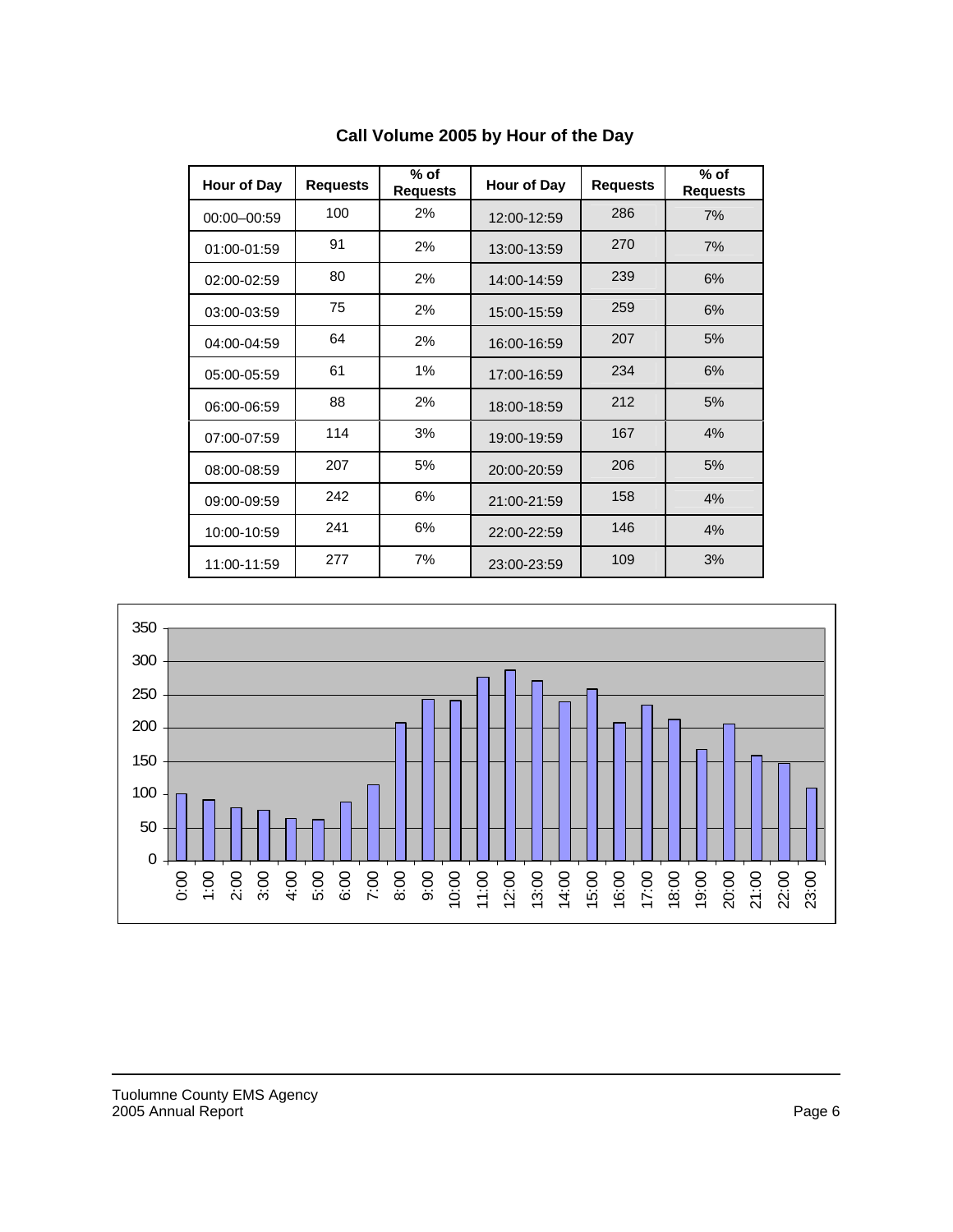### **Call Disposition 2005**

The tables below illustrate 90% of all scene requests resulted in the patient being transported to an emergency department, 78% of all scene requests resulted in the delivery of advanced life support (ALS) procedures and medications to the patient in the field.



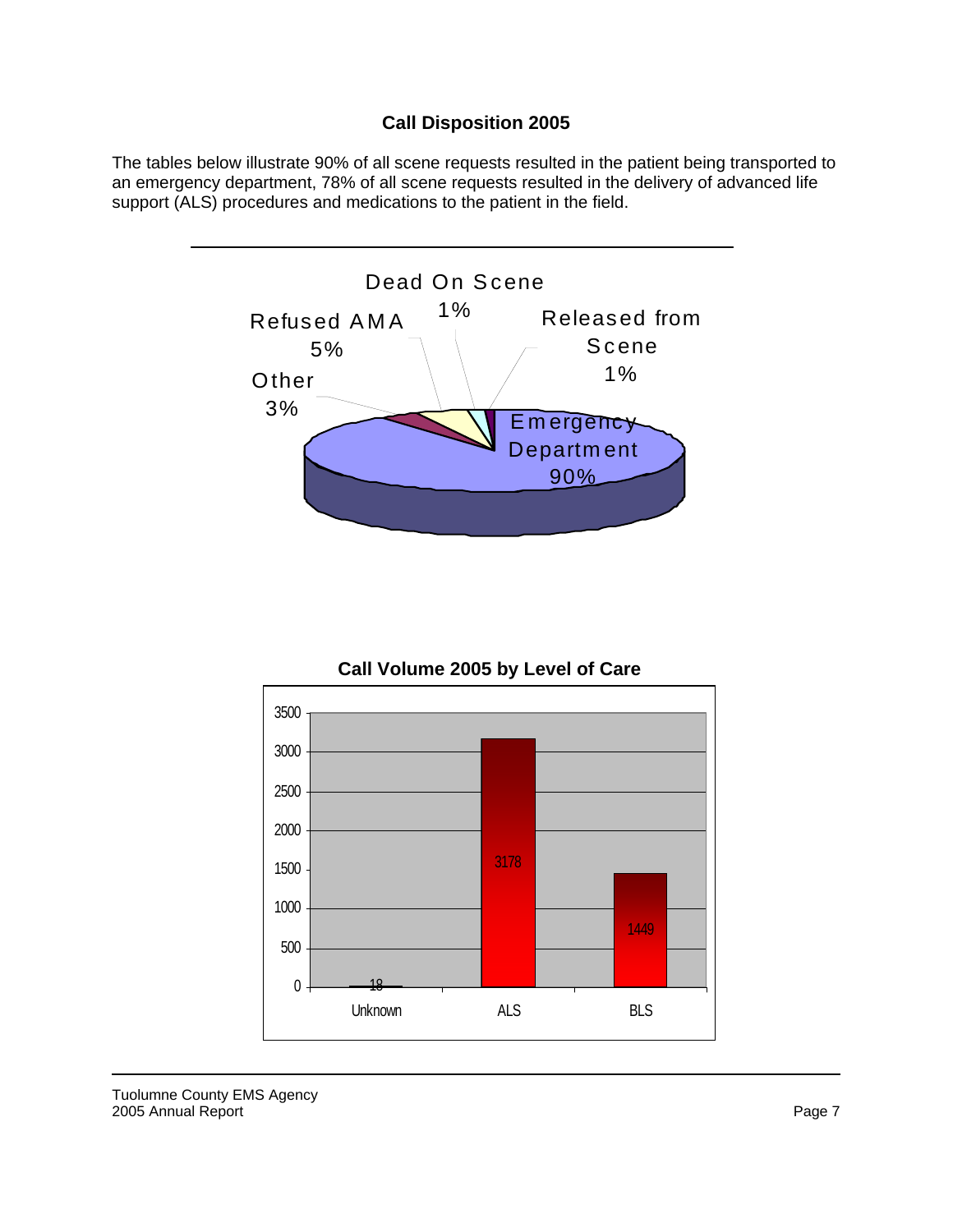## **Call Volume 2005 by Map Zone Type**

The breakdown of EMS requests by location reveals that the majority of requests occur in the suburban areas of Tuolumne County where the majority of Tuolumne County residents live. A closer look at the location of requests reveals that approximately 70% of all requests occur in suburban areas of the County.



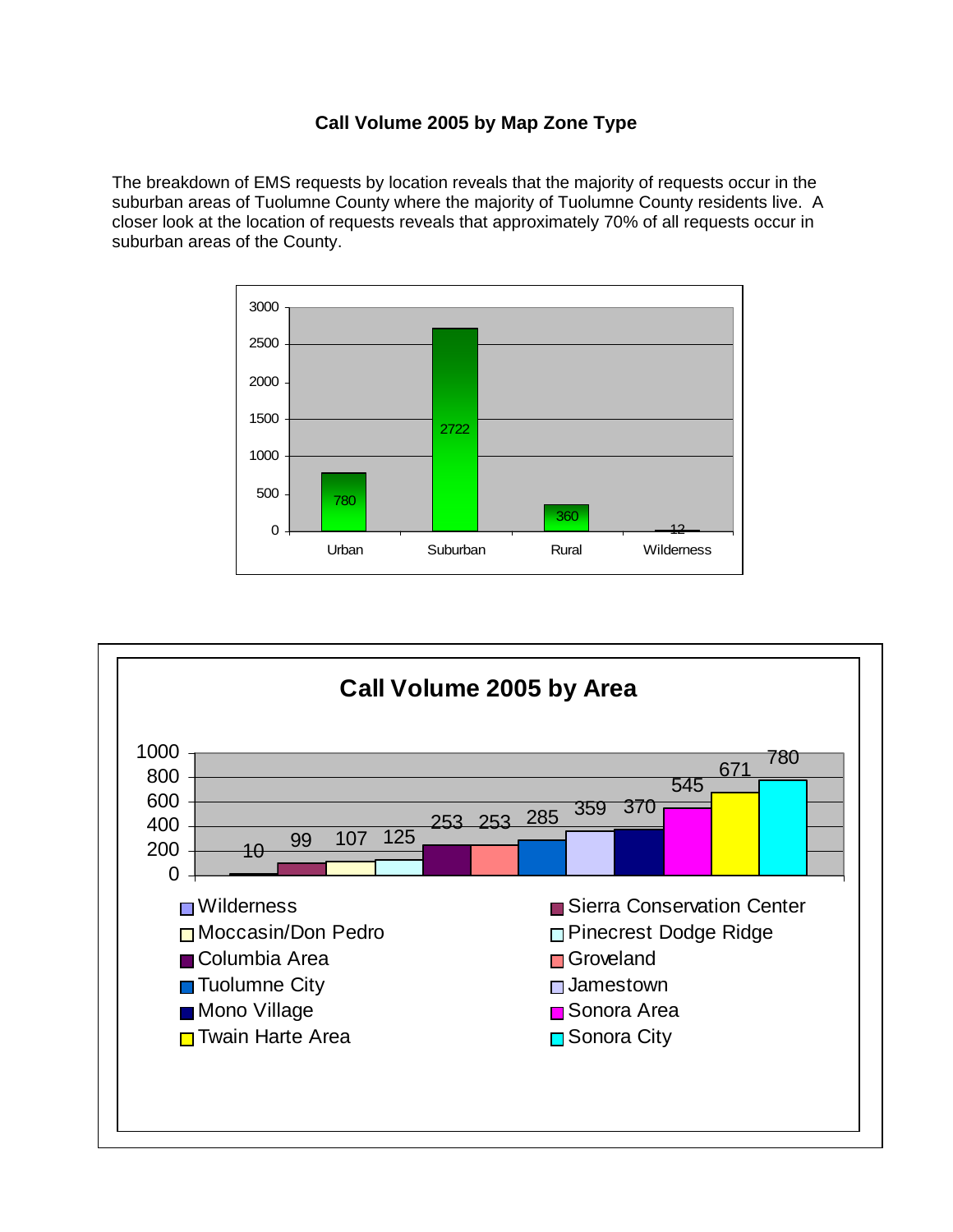#### **Response Times**

The State of California Emergency Medical Services Authority has established guidelines for response time standards to EMS requests based on population density. EMS areas are to be designated so that ninety (90%) of EMS responses shall not exceed:

|                                                             | <b>BLS First Response</b> | <b>BLS AED First Response</b> | <b>ALS Ambulance</b> |
|-------------------------------------------------------------|---------------------------|-------------------------------|----------------------|
| <b>Urban</b> = 101 to 500<br>people per square mile         | 5 minutes                 | 5 minutes                     | 8 minutes            |
| <b>Suburban</b> = 51 to 100<br>people per square mile       | 15 minutes                | ASAP                          | 20 minutes           |
| <b>Rural</b> = $7$ to 50 people<br>per square mile          | 15 minutes                | ASAP                          | 20 minutes           |
| <b>Wilderness</b> = less than $7$<br>people per square mile | ASAP                      | ASAP                          | ASAP                 |

The chart below shows the 90<sup>th</sup> percentile Code 3 response time for an ALS ambulance in the **urban area** of Tuolumne County is 10.00 minutes with an average response time of 5.72 minutes. When calculated using only calls involving the response of an ambulance stationed in Zone 1, these numbers drop to a 90th percentile of 9 minutes with an average of 5.90 minutes. In Tuolumne County only the City of Sonora is classified as an urban area. See table on next  $3$ pages.

| Response Time<br>Interval in Minutes<br>(Urban) | Code 3<br>Responses | % of total    |
|-------------------------------------------------|---------------------|---------------|
| $00:00 - 07:99$                                 | 364                 | 82%           |
| $08:00 - 11:99$                                 | 70                  | 16%           |
| 12:00 - 19:99                                   | 11                  | 2%            |
| > 59:00                                         | 1                   | 0%            |
|                                                 |                     |               |
| Minimum Response Time                           |                     | 0.00 minutes  |
| Maximum Response Time                           |                     | 87.00 minutes |
| Average Response Time                           |                     | 5.72 minutes  |
| <b>Standard Deviation</b>                       |                     | 4.71 minutes  |
| 90 percentile                                   |                     | 9.00minutes   |

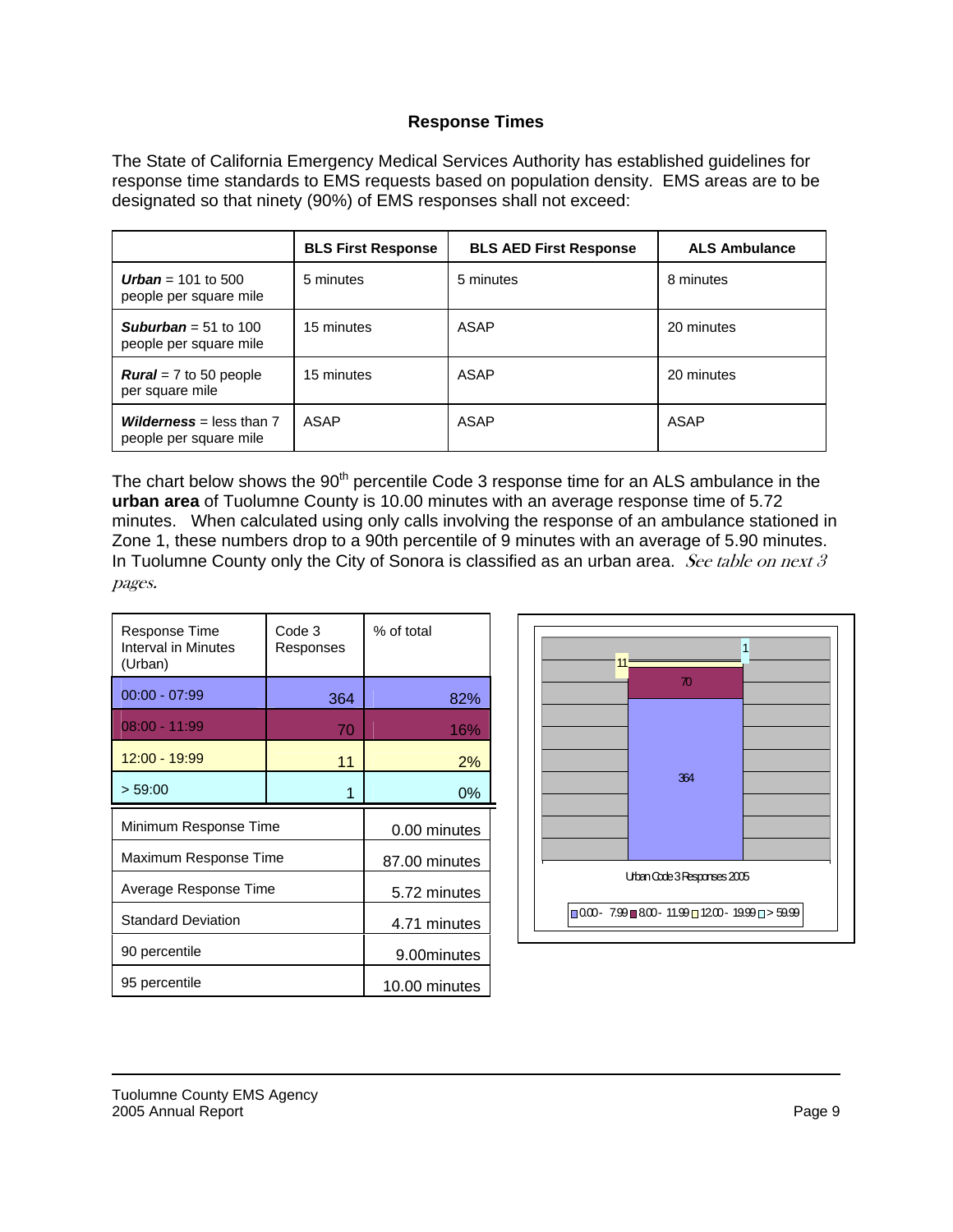The chart below shows that the 90<sup>th</sup> percentile Code 3 response time for an ALS ambulance in the **suburban area** of Tuolumne County is 16:00 minutes with an average response time of 9.94 minutes. Suburban areas of Tuolumne County include the first response areas of Mono Village, Mono Vista, Crystal Falls, Cedar Ridge, Sonora CDF, Moccasin, Twain Harte, Tuolumne City, Columbia, Jamestown, Mi-Wuk/Sugarpine, Groveland and Columbia College.

| Response Time Interval in<br>Minutes (Suburban) | Code 3<br>Responses | $%$ of<br>total |  |
|-------------------------------------------------|---------------------|-----------------|--|
| $00:00 - 07:99$                                 | 836                 | 37%             |  |
| $08:00 - 11:99$                                 | 701                 | 31%             |  |
| 12:00 - 19:99                                   | 587                 | 26%             |  |
| $20:00 - 29:99$                                 | 89                  | 4%              |  |
| $30:00 - 59:99$                                 | 20                  | $1\%$           |  |
| > than 1 Hour                                   | 5                   | $0\%$           |  |
| Minimum Response Time                           |                     | 0.00 minutes    |  |
| Maximum Response Time                           | 75.00 minutes       |                 |  |
| Average Response Time                           | 9.94 minutes        |                 |  |
| <b>Standard Deviation</b>                       | 5.97 minutes        |                 |  |
| 90 percentile                                   | 16.00 minutes       |                 |  |
| 95 percentile                                   |                     | 20.00 minutes   |  |

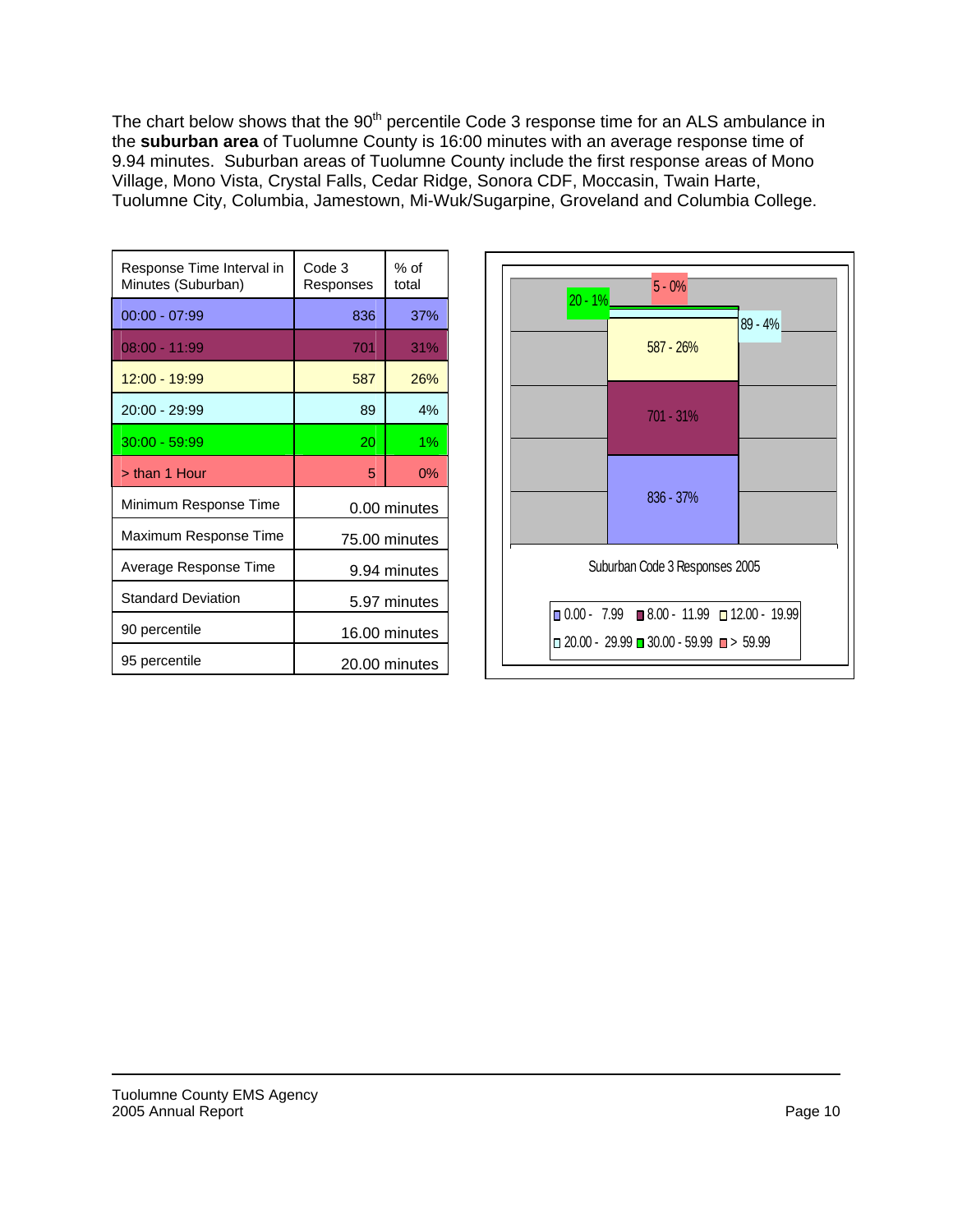The chart below shows that the 90<sup>th</sup> percentile Code 3 response time for an ALS ambulance in the **wilderness area** of Tuolumne County is 39:00 minutes with an average response time of 24.05 minutes. Wilderness areas of Tuolumne County include the Portions of the Immigrant Wilderness, Carson Iceberg Wilderness, Yosemite National Park, and the Cherry Lake Area.

| Response Time Interval in<br>Minutes (Suburban) | Code 3<br>Responses | % of<br>total |
|-------------------------------------------------|---------------------|---------------|
| $00:00 - 07:99$                                 | 10                  | 4%            |
| $08:00 - 11:99$                                 | 8                   | 3%            |
| 12:00 - 19:99                                   | 90                  | 32%           |
| $20:00 - 29:99$                                 | 86                  | 31%           |
| $30:00 - 44:99$                                 | 75                  | 27%           |
| $45:00 - 59:99$                                 | 8                   | 3%            |
| > than 1 Hour                                   | 1                   | 0%            |
| Minimum Response Time                           | 0.00 minutes        |               |
| Maximum Response Time                           | 61.00 minutes       |               |
| Average Response Time                           | 24.05 minutes       |               |
| <b>Standard Deviation</b>                       | 10.68 minutes       |               |
| 90 percentile                                   | 39.00 minutes       |               |
| 95 percentile                                   | 42.00 minutes       |               |

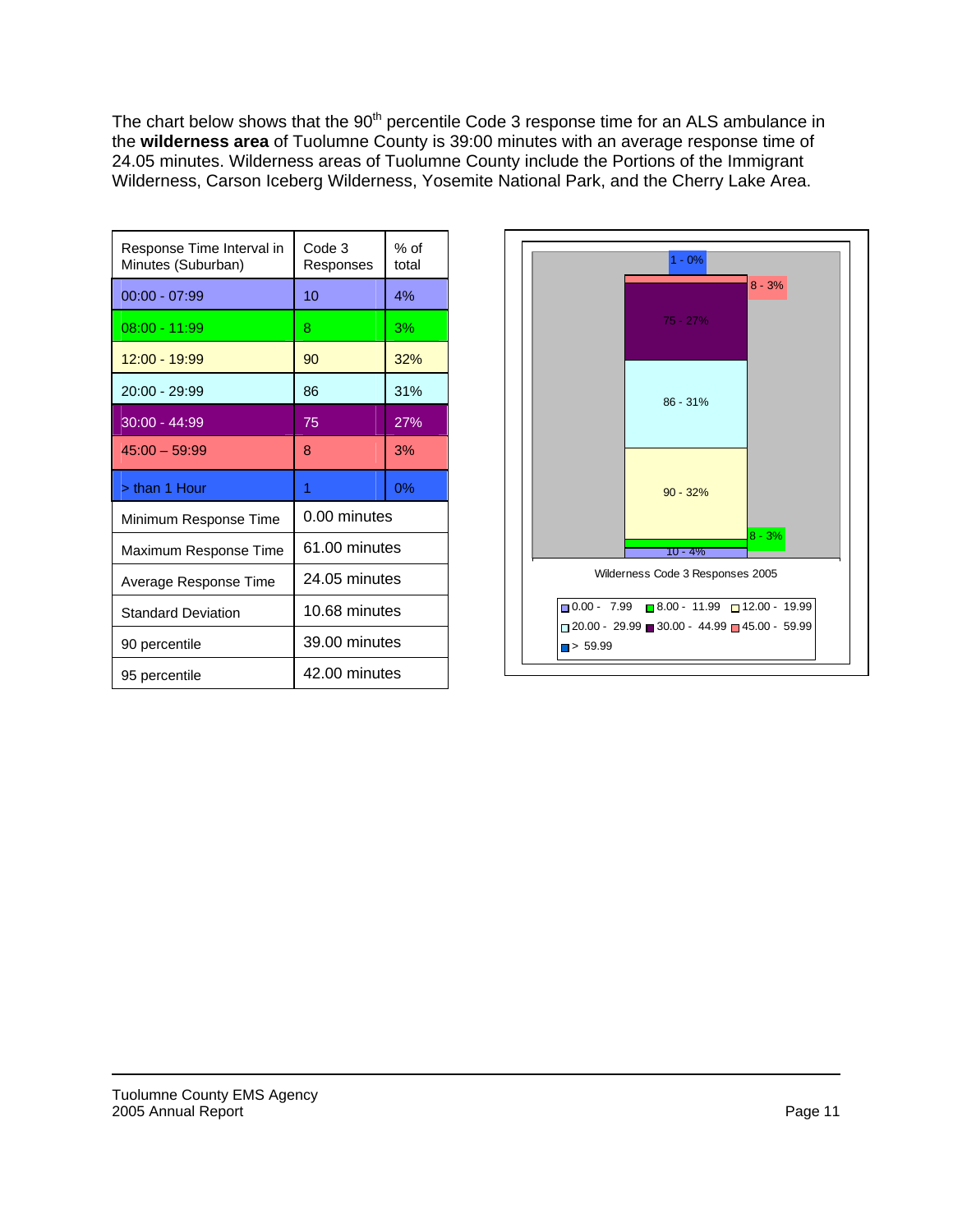#### **PATIENT AND HOSPITAL DATA FOR SCENE REQUESTS**

As in past years, patients with a traumatic injury represent the single largest patient category.

| <b>Primary Illness/Injury</b><br>Type | <b>Patients</b> | % of total |
|---------------------------------------|-----------------|------------|
| Cardiac                               | 602             | 13%        |
| Environmental                         | 12              | 0%         |
| Medical                               | 1283            | 28%        |
| Neurologic                            | 737             | 16%        |
| Poisoning/Overdose                    | 75              | 2%         |
| Respiratory                           | 399             | 9%         |
| Obstetric                             | 26              | $1\%$      |
| Psychiatric                           | 137             | 3%         |
| Trauma                                | 1348            | 29%        |

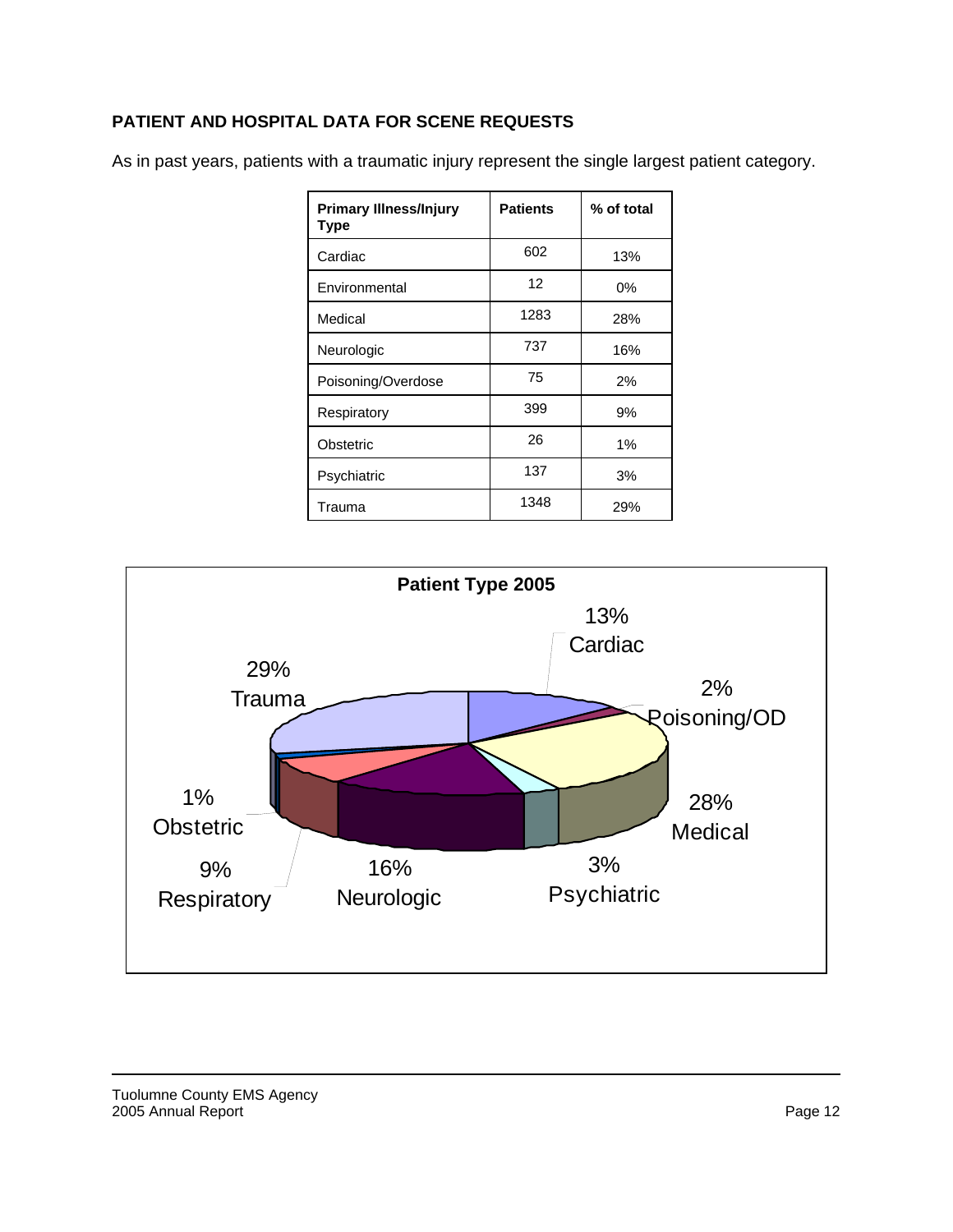#### **Source of EMS Service Requests**

In 2005 a sampling of data shows that 81% of requests for EMS services are generated by people living in Tuolumne County and 19% are generated people who reside outside of Tuolumne County.

| <b>All Patients</b>                    |               |
|----------------------------------------|---------------|
| <b>Residency</b>                       | $%$ of        |
| <b>Status</b>                          | <b>Number</b> |
| <b>Tuolumne County</b><br>Resident     | 81%           |
| Non-Tuolumne<br><b>County Resident</b> | 19%           |

#### **Service Request 2005 by Type**



#### **SCENE REQUESTS**

In 2005 scene emergencies accounted for 77% of the total EMS requests for service. The remaining 17% of EMS requests for services consisted of ambulance interfacility transfers, air ambulance transfers from a hospital to a landing site, critical care transfers, and 6% transfers to and from a patient=s home to a hospital, transports for diagnostic service such transporting a patient for an MRI.

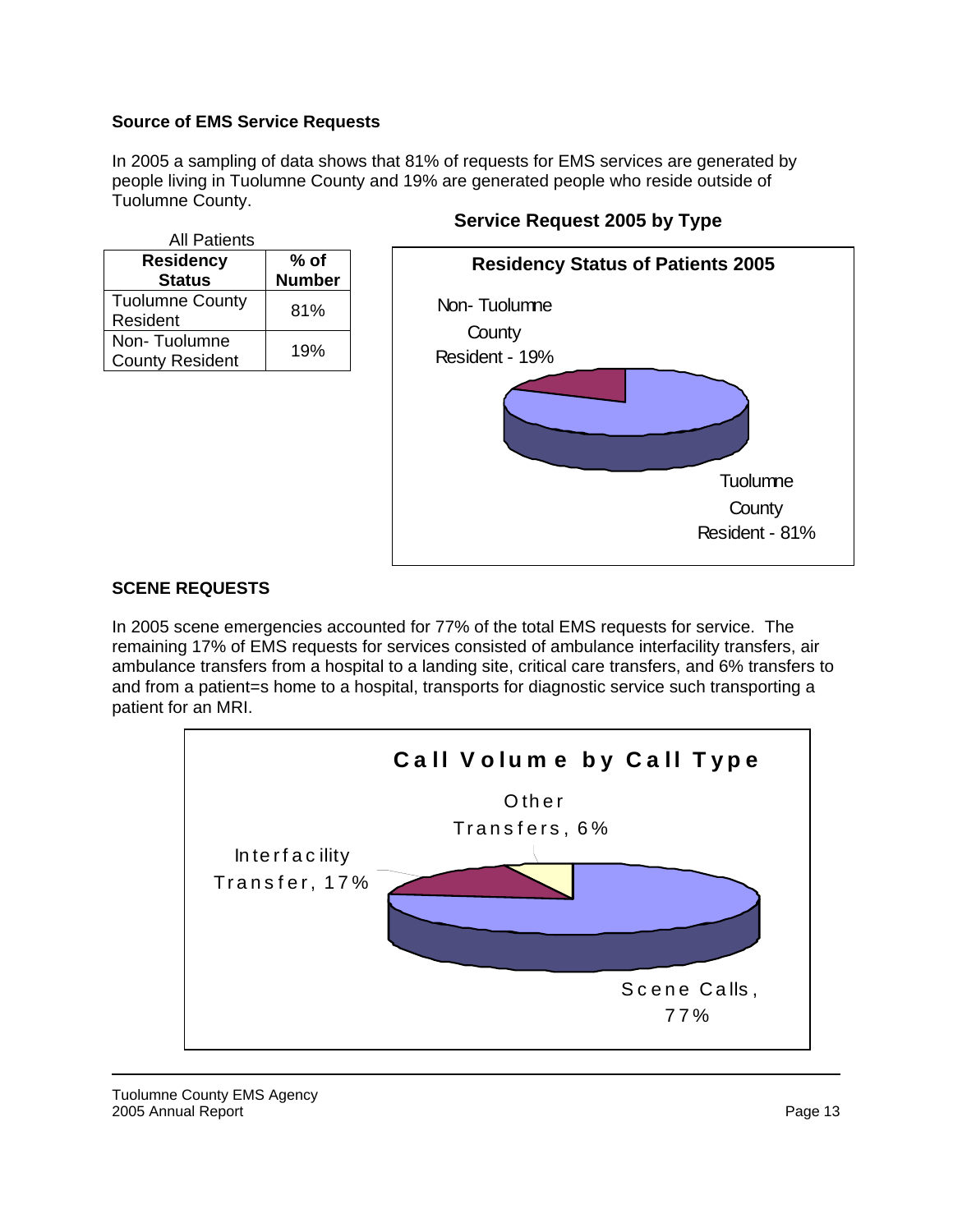#### **EMS Demographics**

As the chart below shows, patients greater than 64 years of age are account for 49% of all scene requests and females account for 54% of all scene requests.



As shown in the chart below, for those patients transported to a hospital in Tuolumne County approximately 84% of all scene transports are made to the hospital of the patient=s or families' choice.



Tuolumne County EMS Agency 2005 Annual Report **Page 14** November 2005 Annual Report **Page 14**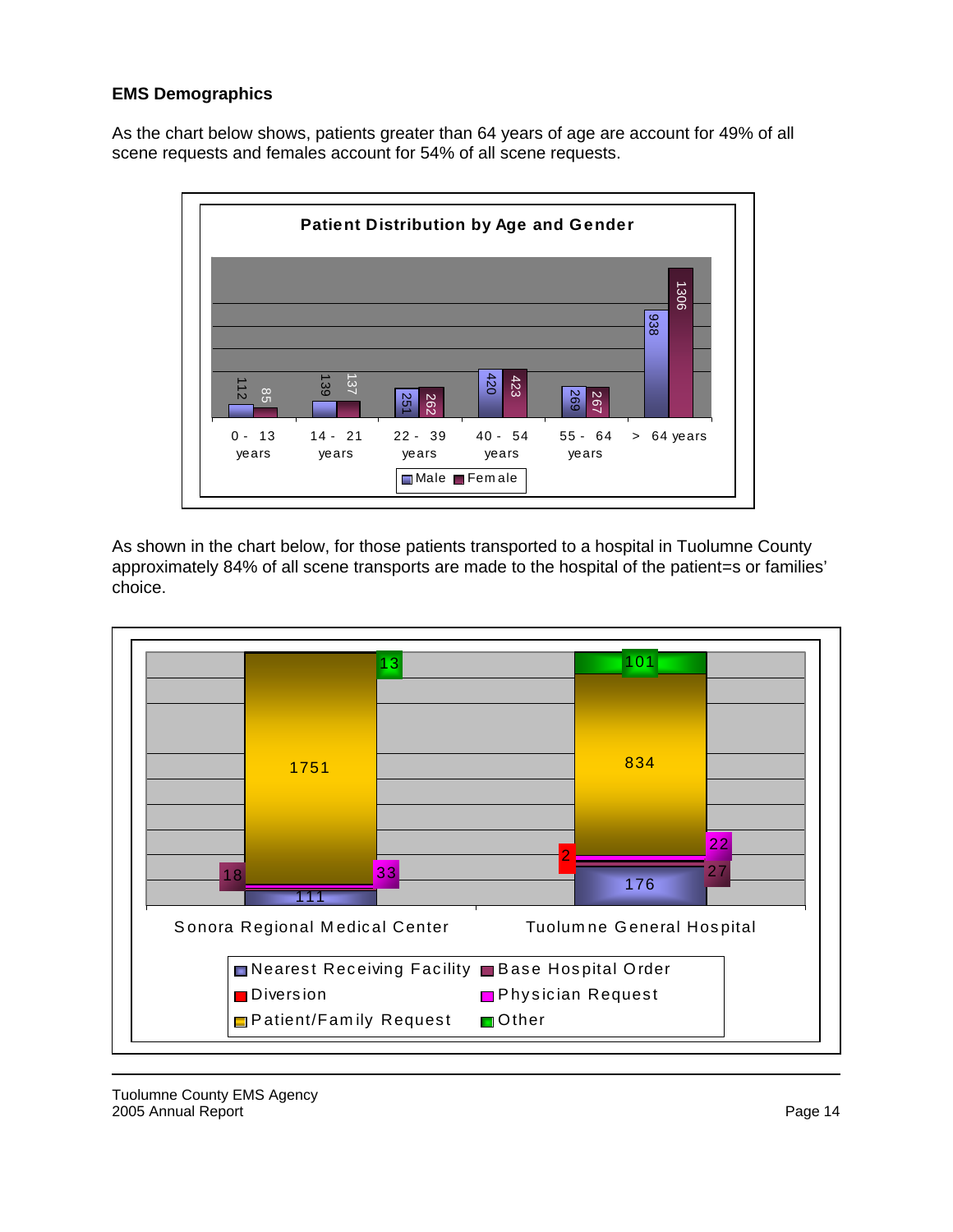

The chart below shows the patient distribution from scene calls by receiving facilities.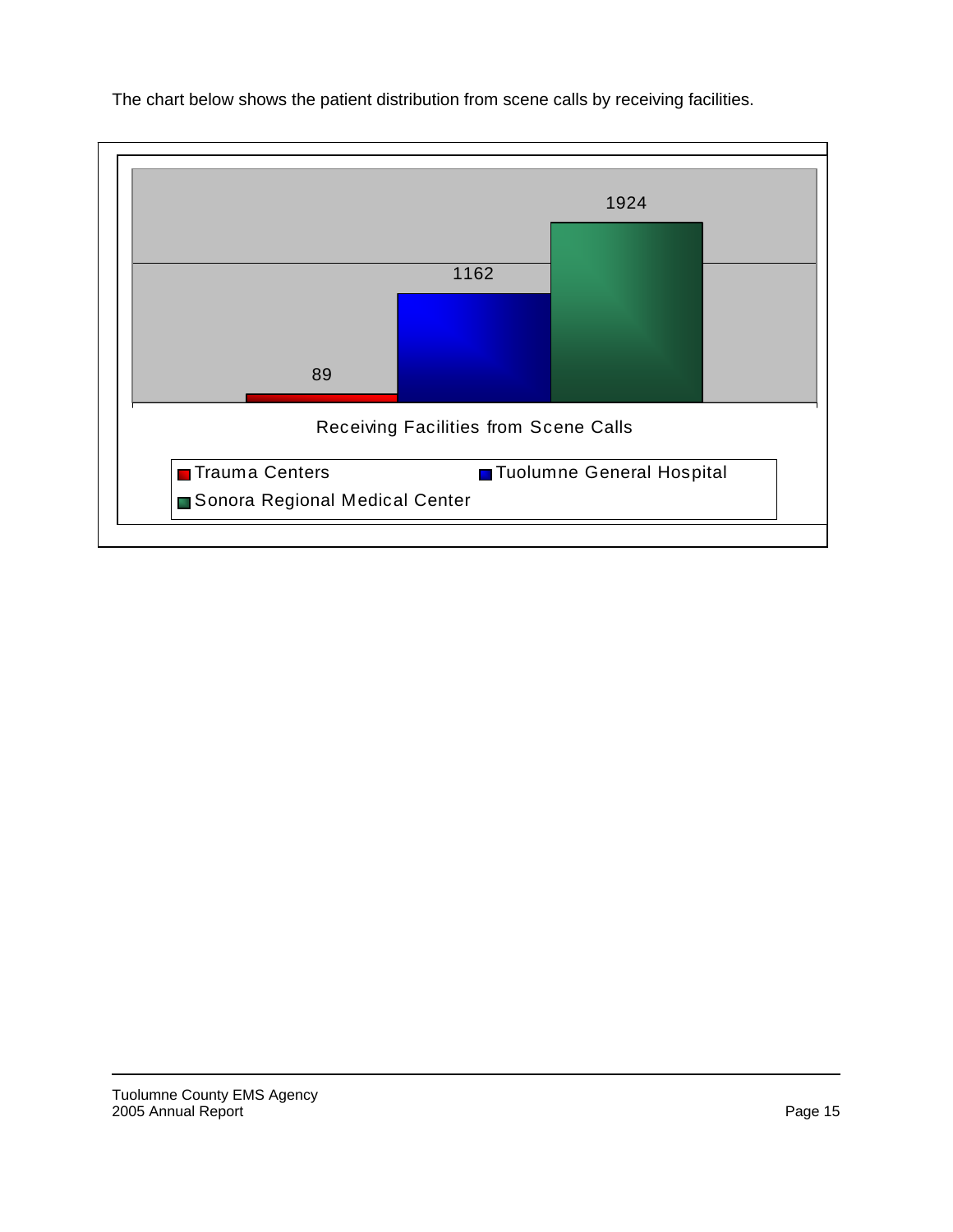#### **TRANSFERS**

Transfers to or from hospitals accounted for approximately 23% of ambulance requests, with the inter-facility transfers making up the single largest non-emergency transport.

| Call Type                                 | Number | % of<br>Total |
|-------------------------------------------|--------|---------------|
| Inter-facility transfer                   | 717    | 72%           |
| Inter-facility transfer with nurse        | 8      | $1\%$         |
| Transfer from Hospital to Landing<br>Site | 26     | 3%            |
| Transfer from home/SNF to<br>Hospital     | 63     | 6%            |
| Intra Campus Transfer                     | 9      | 1%            |
| Transfer from Hospital to<br>SNF/Home     | 127    | 13%           |
| <b>Critical Care Transfers</b>            | 22     | 22%           |
| <b>Inpatient Transfers</b>                | 29     | 3%            |



# **Non Emergency Transfers**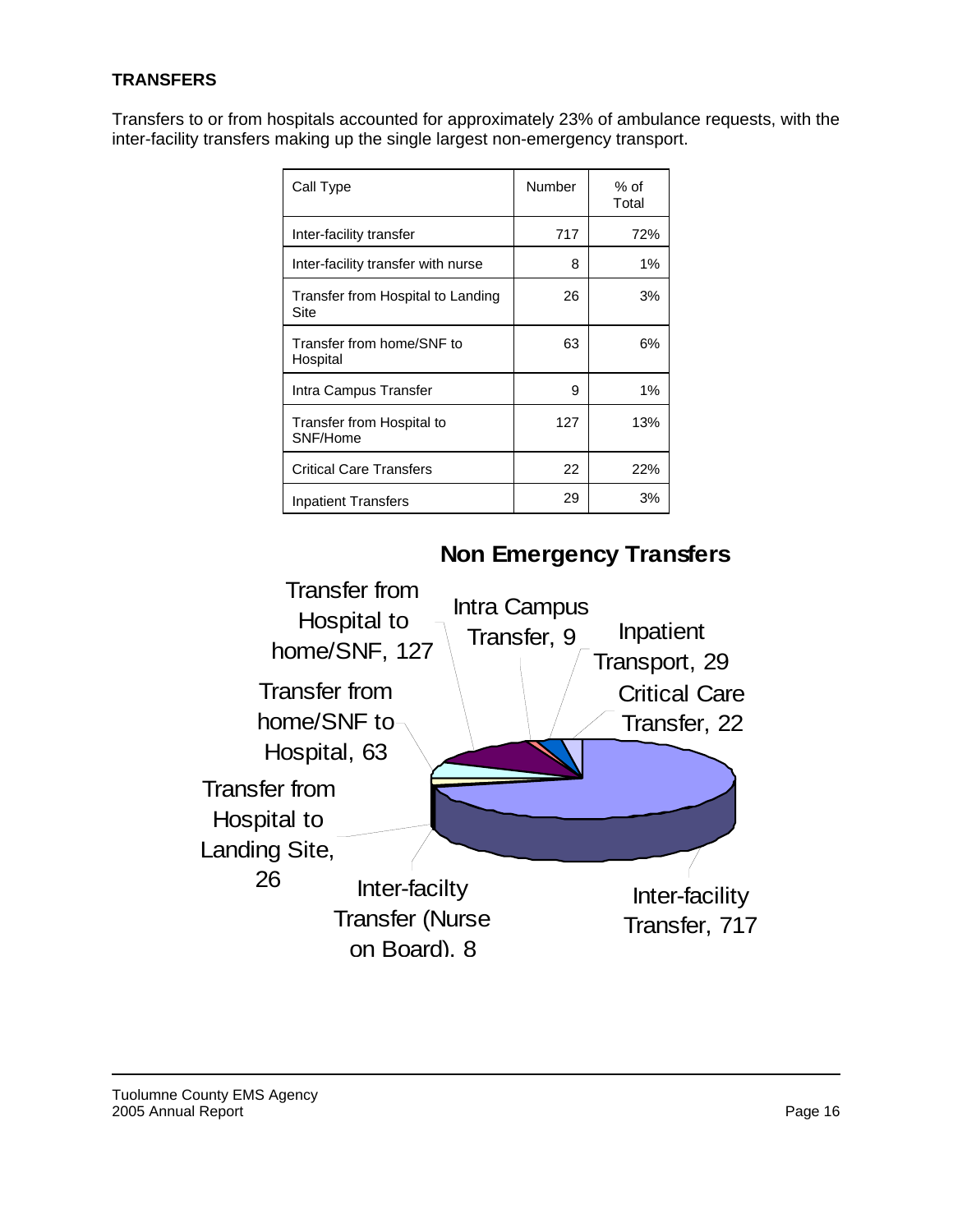#### **TRAUMA SYSTEM**

The chart below shows the mechanism of injury for major trauma victims in Tuolumne County in 2005. Motor vehicle accidents with speeds greater than 35 miles per hour are the greatest mechanism of injury for major trauma victims in Tuolumne County.



The Tuolumne County Trauma Plan has defined nine separate trauma triage criteria. The criteria is designed to capture those trauma patients with an increased risk of mortality and morbidity due to there injuries. Paramedic judgment was the criteria used 44% of the time.

| <b>Triage</b>          |                | $%$ of       |
|------------------------|----------------|--------------|
| <b>Criteria</b>        | Number         | <b>Total</b> |
| <b>GSC Motor Score</b> | 17             | 18%          |
| Systolic B/P           | 5              | 5%           |
| Penetrating Injury     | 3              | 3%           |
| <b>Skull Fracture</b>  | 6              | 6%           |
| Flail Chest,           |                |              |
| hemo/pneumo            | 10             | 11%          |
| <b>Pelvic Fracture</b> | 8              | 9%           |
| Multiple Long          |                |              |
| <b>Bone Fractures</b>  | 2              | 2%           |
| Crushing Injury        |                | 1%           |
| Paramedic              |                |              |
| Judgment               | 4 <sub>1</sub> | 44%          |

### **Major Trauma Patient by Triage Criteria**

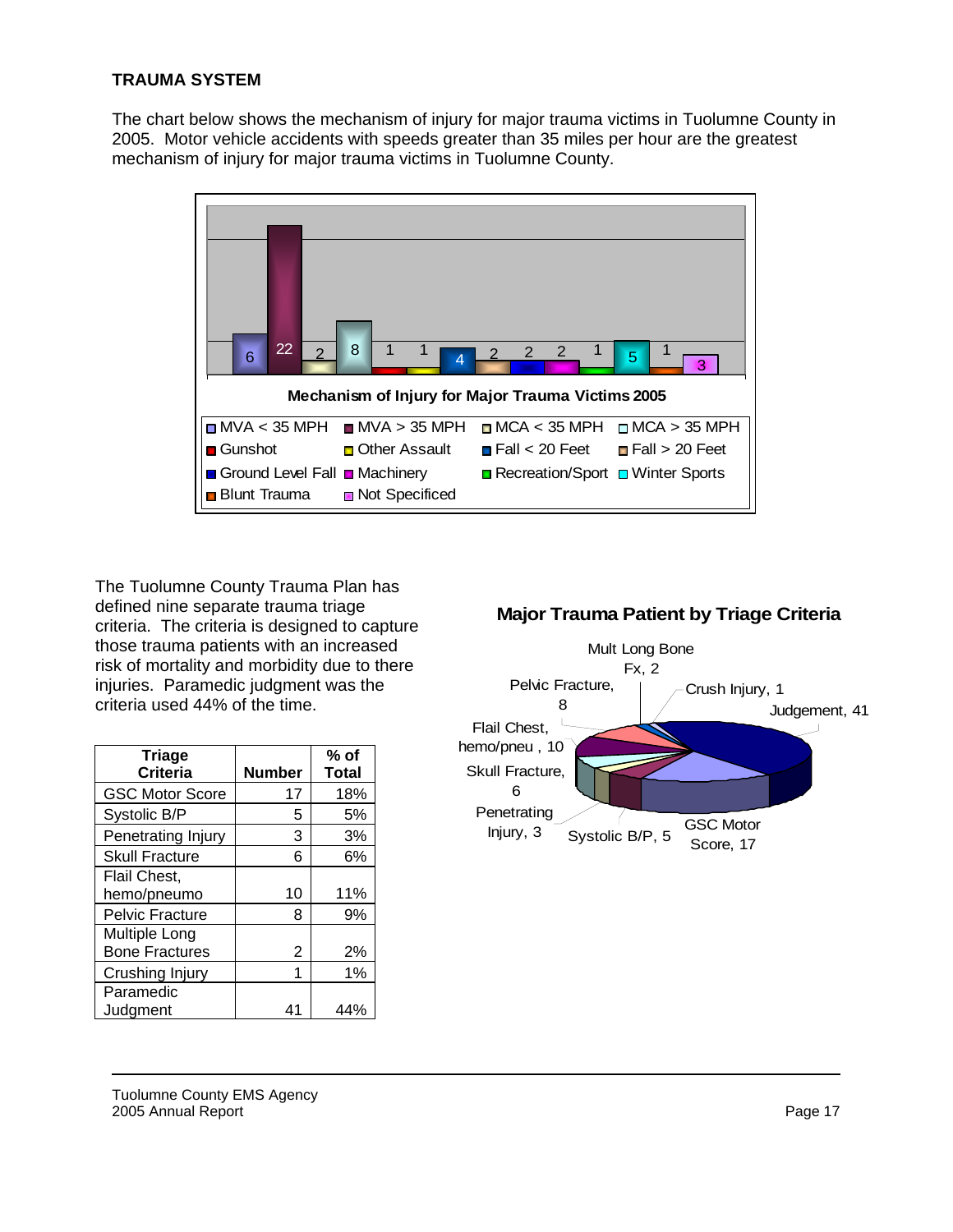#### **Trauma Demographics**

In 2005 a sampling of data shows that 70% of requests for EMS services due to trauma are generated by people living in Tuolumne County and 30% are generated people who reside outside of Tuolumne County.

| <b>Trauma Patients</b> |               |  |  |
|------------------------|---------------|--|--|
| <b>Residency</b>       | $%$ of        |  |  |
| <b>Status</b>          | <b>Number</b> |  |  |
| <b>Tuolumne County</b> | 70%           |  |  |
| Resident               |               |  |  |
| Non-Tuolumne           | 30%           |  |  |
| <b>County Resident</b> |               |  |  |

# **Residency Status of Trauma Patients 2005** Tuolumne **County** Resident - 70% Non- Tuolumne **County** Resident - 30%

As the chart below shows, trauma patients ages 40-54 are account for 32% of all scene requests and males account for 64% of all scene requests.



# **Major Trauma Patients by Age and Gender**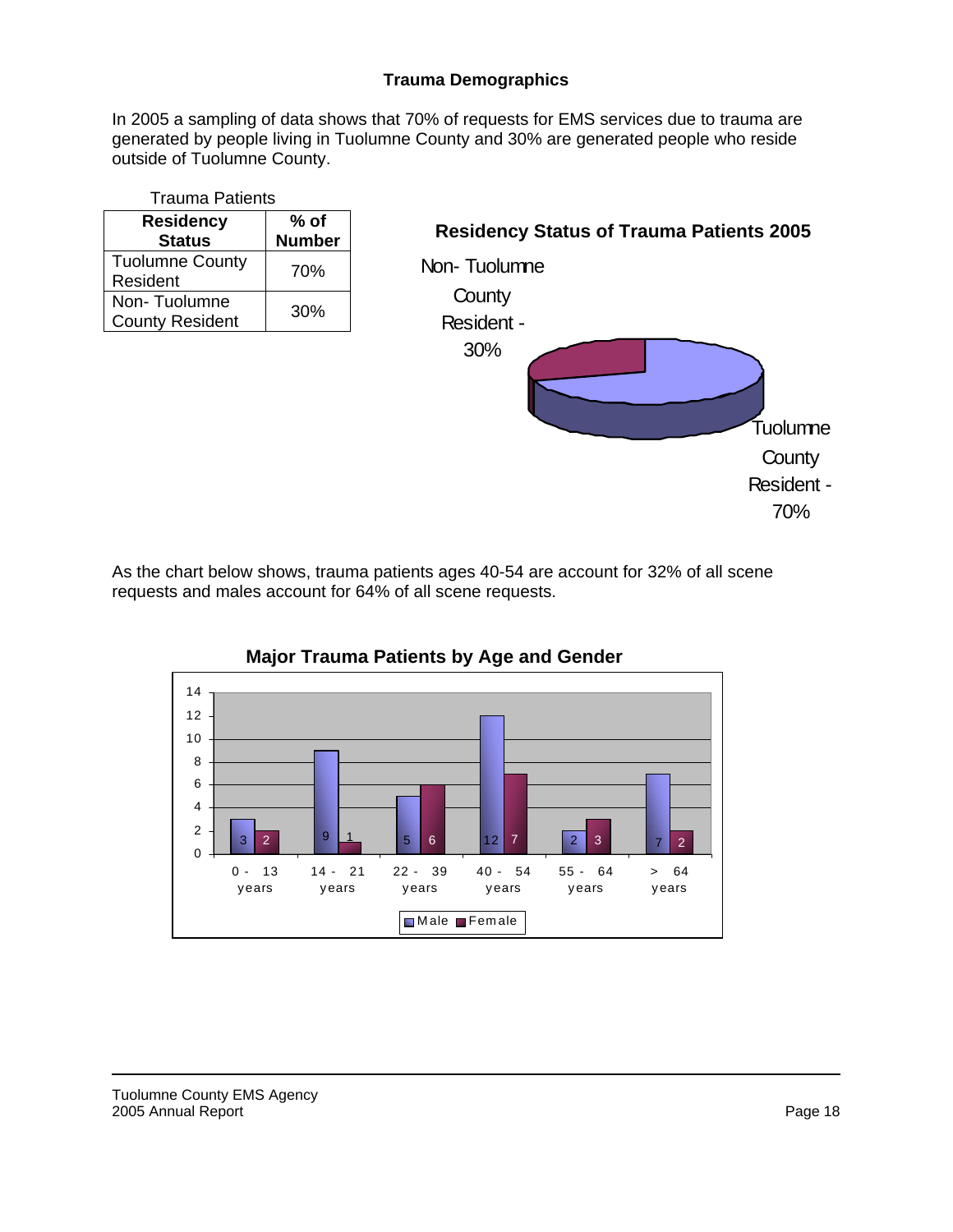The Tuolumne County Trauma Plan has identified four major trauma patient destinations.

- 1. Doctors Medical Center (adult)
- 2. Memorial Medical Center (adult)
- 3. U.C. Davis Medical Center (adult & pediatric)
- 4. Central California Children's Hospital (pediatric)

However, under some circumstances major trauma patients may be taken to another Trauma Center, such as Sutter Roseville Medical Center, or one of our two local hospitals.

The majority of Tuolumne County's major trauma patients (37 – 68%) are flown to either Doctors Medical Center or Memorial Medical Center in Modesto; both are designated level two Trauma Centers.

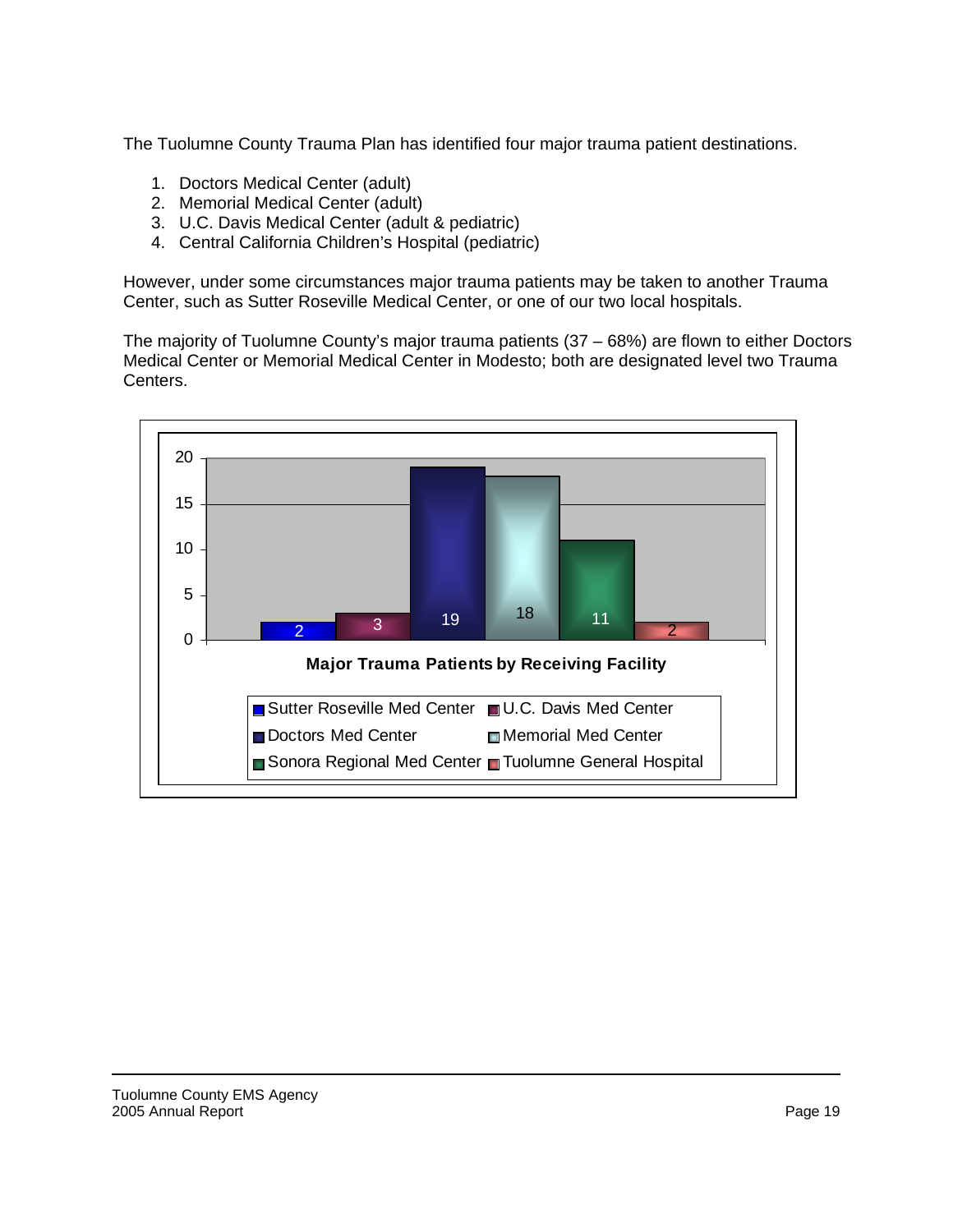#### **ADVANCED LIFE SUPPORT SKILLS**

Infrequently used skills are skills that are not likely to be used by a Paramedic once in a six month period of time.

| <b>Infrequent</b><br><b>Skills</b> | # of<br><b>Attempts</b> | <b>Success</b><br>Rate |
|------------------------------------|-------------------------|------------------------|
| <b>CPAP</b>                        |                         | 100%                   |
| ET, Nasal                          | 4                       | 75%                    |
| Combi-Tube                         | 2                       | 100%                   |
| Needle<br>Thorocostomy             | 8                       | 100%                   |
| FBR, McGill                        | 1                       | 100%                   |
| Cardioversion*                     | 3                       | 100%                   |
| Defibrillation*                    | 10                      | 50%                    |
| TCP <sup>*</sup>                   | 2                       | $0\%$                  |
| <b>NG Tube</b>                     | з                       | 66%                    |

Commonly Used Skills are skills that are likely to be used by a Paramedic more than once in a six month period of time.

| Common<br><b>Skills</b> | # of<br><b>Attempts</b> | <b>Success</b><br>Rate |
|-------------------------|-------------------------|------------------------|
| ET. Oral                | 79                      | 71%                    |
| Saline Lock             | 155                     | 85%                    |
| Peripheral IV           | 2318                    | 76%                    |

\* Cardioversion, Defibrillation, and Transcutaneous Cardiac Pacing (TCP) are considered successful when a change occurs in the patients' cardiac rhythm. The skill may be performed correctly, but if no change occurs it is considered unsuccessful.

**Infrequently Used Skills**







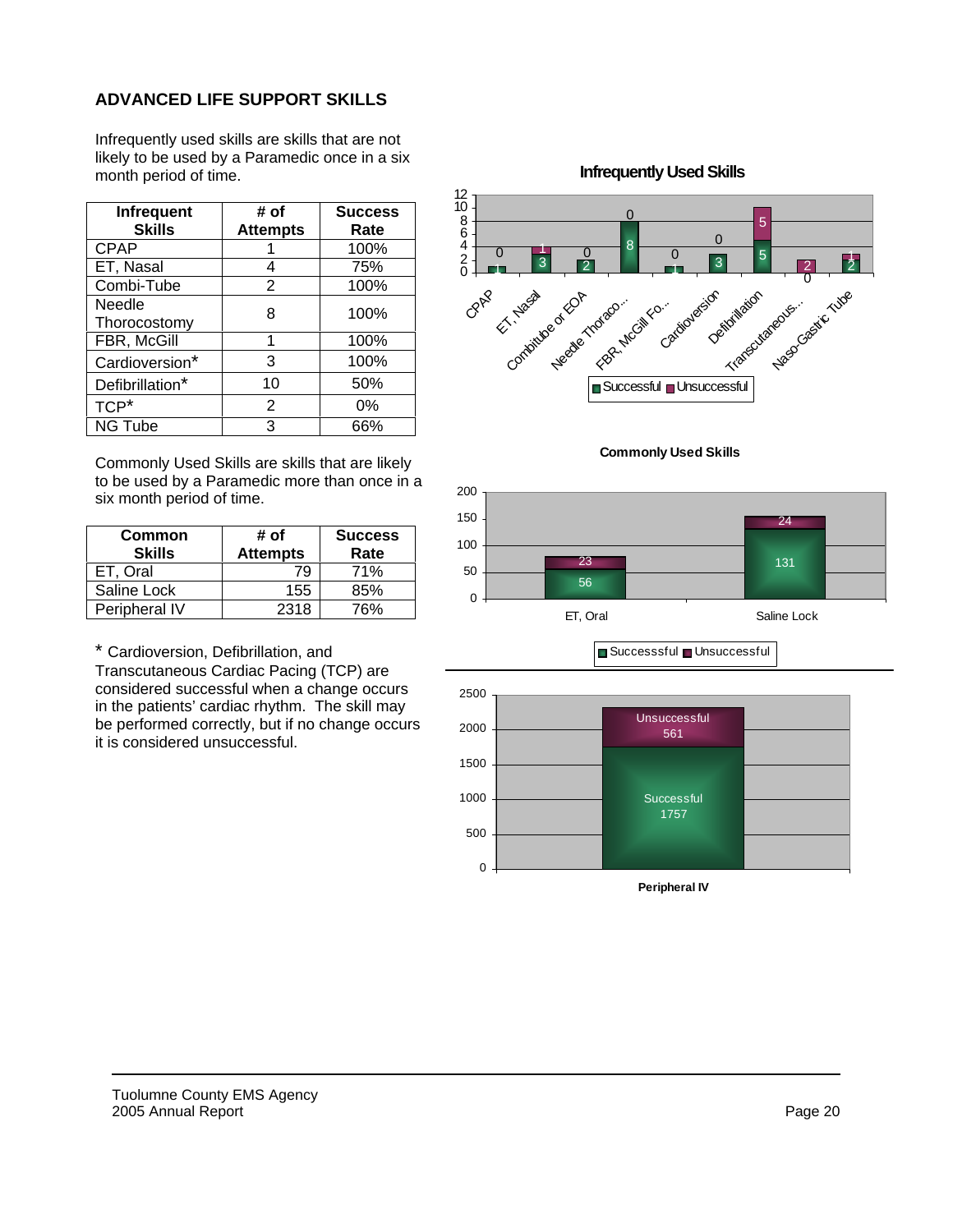#### **ADVANCED LIFE SUPPORT MEDICATIONS**

The charts below represent the number of times a medication was given and how many patients it was given to.